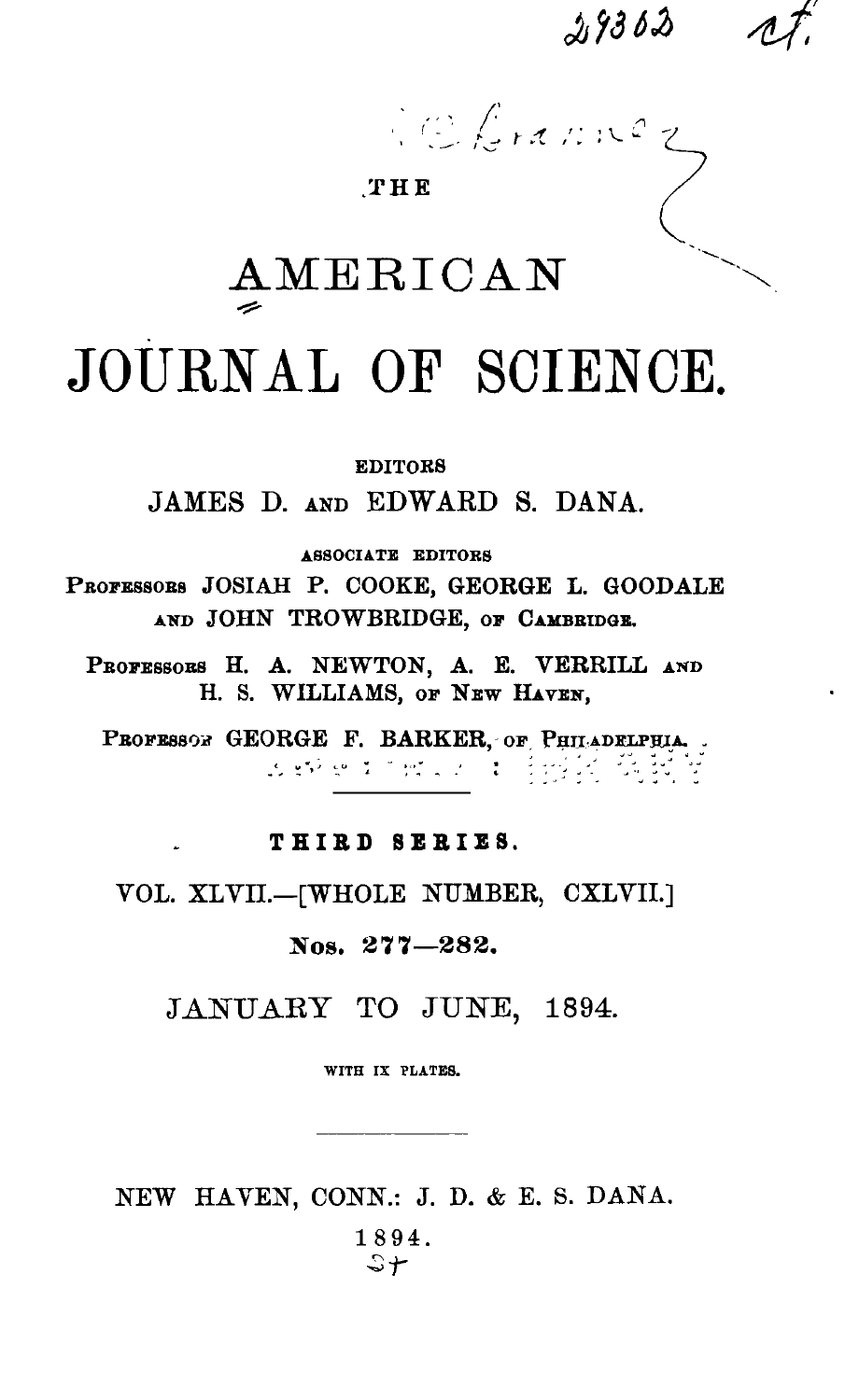gave no indications of a separation of traces of sulphuric acid under its action. It is to be remarked that this test is more decisive than if a solution of sodium sulphate had been used and had been tested afterwards. For in this last case, on release of the pressure, the reaction might readily be reversed with recombination of sulphuric acid, had any been liberated. But with the test liquid present during the pressure this reversal could not take place.

Carbonic anhydride, therefore, does not even under pressure, set free any portion of sulphuric acid from sodic sulphate.

The reactions described in this paper indicate:

1st. That when to free sulphuric acid a salt is added in sufficient quantity to cause the whole of the sulphuric acid to saturate itself with the salt-base, it is possible by means of the berapathite test to determine the exact point of sucb saturation. At this point there will necessarily be as much of the acid at first combined with the base, now free in the solution, as corresponds to one molecule of a bibasic acid, that is two of a monobasic acid, half a molecule of a quadrobasic acid, etc. From this we can deduce the exact nature of the resulting equilibrium.

2. That a series of equilibria thus obtained with different salts, enables us to determine the comparative strength of the affinities of the acids of those salts.

3. That the fact, already proved in other ways, that even small quantities of weak acids, added to sulphates will set free a certain quantity of sulphuric acid, can by means here given be for the first time rendered visible to the eye by a well marked chemical reaction.

## ART. LVI.-On Argyrodite and a new Sulphostannate of *Silverfrom Bolivia,.* by S. L. PENFIELD.

IN the August number of this Journal, 1893, page 107, the author described as a new species a germanium mineral from Bolivia, to which the name canfieldite was given. It was shown that the mineral was identical with argyrodite in chemical composition, but differed apparently in crystallization, canfieldite being isometric while argyrodite was monoclinic, according to the description of Weisbach.\* The discovery of the isometric mineral was communicated by letter to Professor W eisbach, and soon after the publication of the author's article a reply was received from him, in which it was stated that

\*Jahrb. f. Min., 1886, ii, p. 67.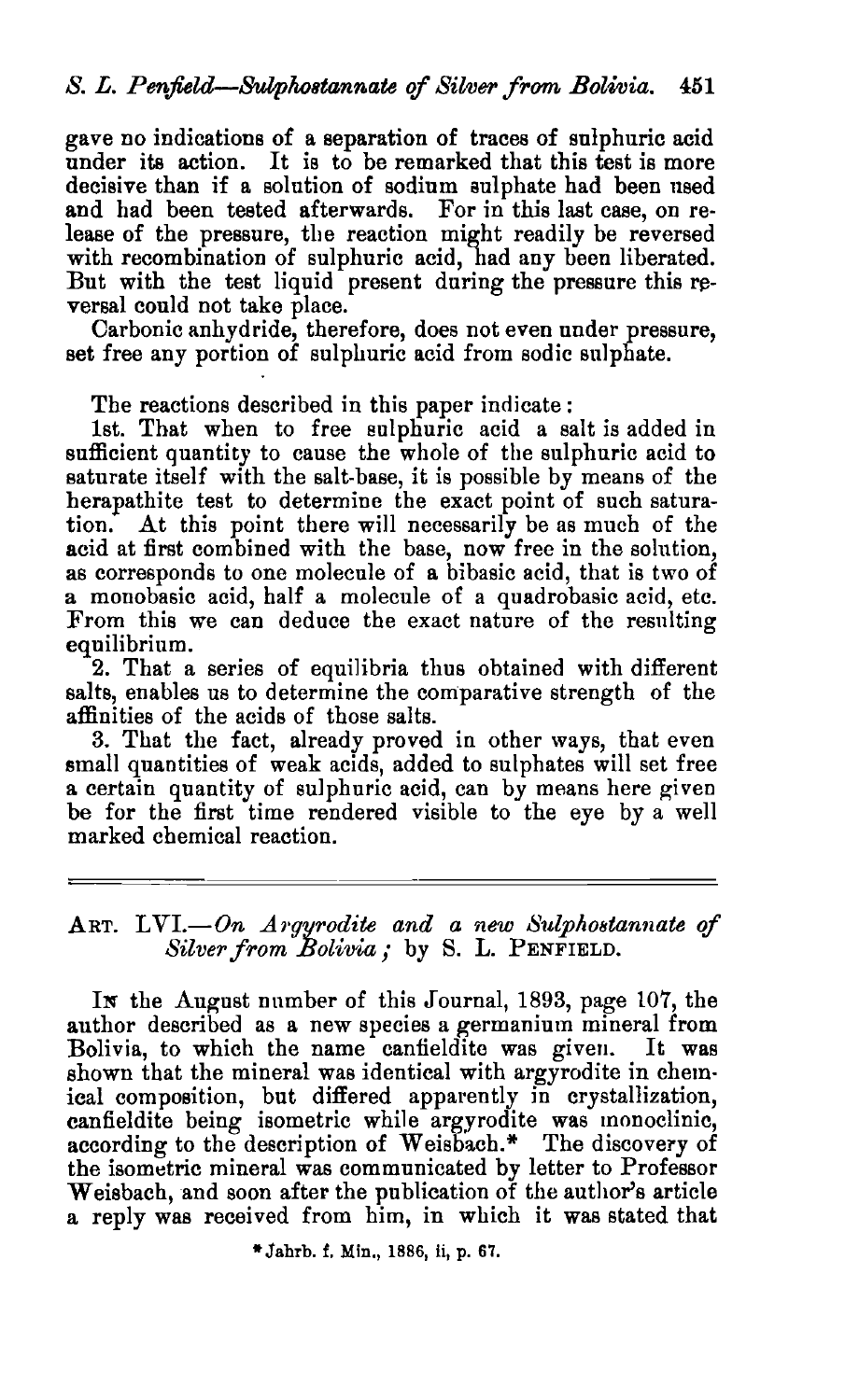better crvstals of the Freiberg argyrodite than those originally described had been examined, and the results had shown that they were isometric and tetrahedral. These conclusions have since been published.\* The forms m and *o* of Weisbacht are regarded as the dodecahedron *(110),f* and *k* as the tetrahedron  $x(111)$ ,  $\frac{1}{2}$  and *v* as the negative pyramidal-tetrahedron  $x(311)$  $\frac{3-3}{2}$ . Argyrodite being isometric it is evident that the Bolivian mineral is not a new species and the name canfieldite is therefore withdrawn. For the sake of simplicity it is a satisfaction to have the Bolivian mineral identical with that from Freiberg, and it is regretted that the isometric character of argyrodite was not made known before the publication of the canfieldite paper. It was hoped that by the present time some definite information could be given concerning this new occurrence of argyrodite, but as yet no data have been received other than that it is a well known silver ore in the mines at Potosi.

There has also recently come into the authors possession, through the kindness of Mr. Wm. E. Hidden of New York, a specimen from La Paz, Bolivia, which was supposed to be argyrodite. Its total weight was a little over seven grams and it consisted of a few attached octahedrons, modified by dodecahedron planes, the largest crystal measuring  $13<sup>mm</sup>$  in axial diameter. The only visible impurity was a very little metallic silver in wire form, deposited in a few places on the outside of the crystals. The mineral is almost identical with argyrodite in all of its physical properties. The luster is brilliant metallic. Color black with the same bluish to purplish tone observed on argyrodite. The fracture is irregular to small conchoidal. Very brittle. Hardness  $2\frac{1}{2}-3$ , specific gravity 6.276, that of argyrodite from Bolivia being  $6.266$ . Heated before the blowpipe on charcoal at the tip of the blue cone the mineral fuses at about 2 and yields a coating of the mixed oxides of tin and germanium. This is white to grayish near the assay, tinged on the outer edges with yellow. By continued heating a globule of silver results but this is covered by a scale or coating of tin oxide. If the coating on the charcoal is scraped together and fused in the reducing flame with sodium carbonate globules of tin are formed. In the closed tube sulphur is given off and at a high temperature a slight deposit of germanium sulphide, which fuses to globules, is formed near the assay. In the open tube sulphur dioxide is given off but no sublimate is deposited.

The following method was adopted for the analysis. The mineral was oxidized by concentrated nitric acid and the excess

\*Jahrb. f. Min., 1894, i, p. 98.

·t Compare figure in Dana'e Mineralogy, eixth edition, p. 150.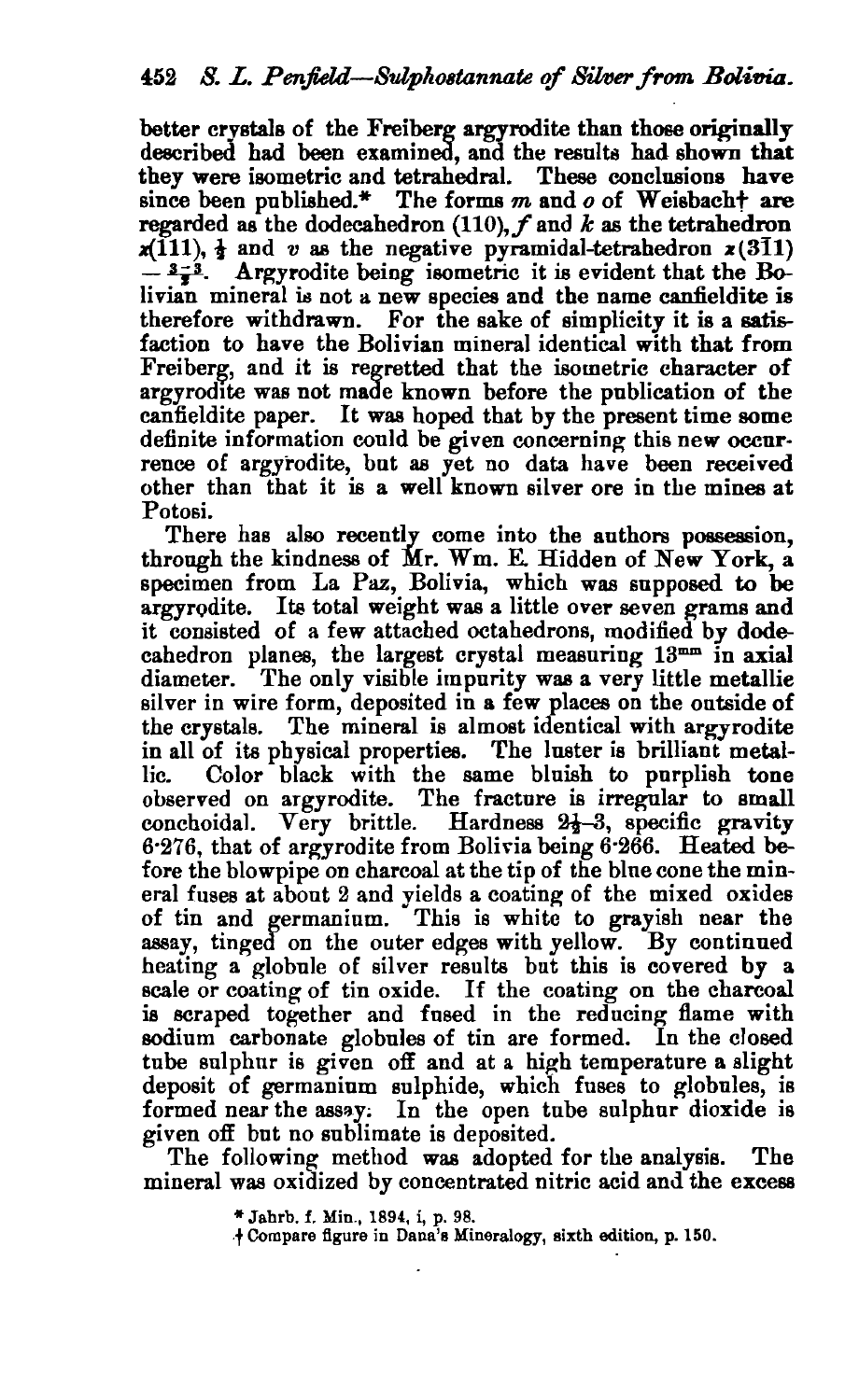of the latter removed by evaporation. The residue after moistening with nitric acid was digested with boiling water for some time and the insoluble meta-stannic acid filtered off. This was transferred while still moist to a beaker and treated with strong ammonia into which hydrogen sulphide was conducted until the meta-stannic acid had gone into solution. A slight insoluble residue was filtered off at this point which contained about 0'10 per cent of tin and 0·40 per cent of silver. From the ammonium sulphide solution the tin was precipitated by addition of a little sulphuric acid and weighed as oxide. The filtrate from the stannic sulphide was evaporated and vielded a little germanium which had not been separated from the tin by the nitric acid treatment. In the original filtrate from the meta-stannic acid silver was precipitated by means of hydrochloric acid and weighed as chloride. The sulphur was next precipitated by barium nitrate, and after purifying by fusion with sodium carbonate weighed as barium sulphate. Before evaporating the filtrates hydrochloric acid and barium were removed by precipitation with silver nitrate and sulphuric acid. The excess of silver was finally removed by ammonium thiocyanate and the germanium obtained from the filtrate as described in a previous communication.\* The results of the analysis are as follows:

|             |            | Ratio.                                                                             |      | Theory for $Ag_8(SnGe)S_6$<br>where $Sn: Ge = 12:5$ . |
|-------------|------------|------------------------------------------------------------------------------------|------|-------------------------------------------------------|
| $S$ 16.22   |            | -507                                                                               | 5.92 | 16:56                                                 |
| $Sn$        | 6.94       | $\begin{array}{c} .0589 \\ .0253 \end{array}$ $\begin{array}{c} .0842 \end{array}$ | 0.98 | 7.18                                                  |
| $Ge \ldots$ | 1.82       |                                                                                    |      | 1.83                                                  |
| $Ag$ 74.10  |            | $-686$                                                                             | 8.00 | 74.43                                                 |
| Zn and Fe   | $\cdot$ 21 |                                                                                    |      |                                                       |
|             |            |                                                                                    |      |                                                       |
|             | 99.29      |                                                                                    |      | 100:00                                                |

In this compound tin is undoubtedly isomorphous with germanium, and the two are present in about the proportion  $12$ : 5. The ratio of  $S:Sn+Ge:Ag$  in the analysis is very close to  $6:1:8$ , indicating that the formula is  $Ag_s(SnGe)S_s$  or  $4Ag_sS$ . (Sn . Ge)S.. The agreement between the theory and the analysis is satisfactory.

The only sulpho stannates thus far known to occur in nature are the rare species *stannite*, Cu<sub>2</sub>S, FeS, SnS<sub>2</sub>, franckeite, 5PbS, Sb.S., 2SnS. and *plumbostannite* a mineral of donbtful composition containing Pb. Fe. Sb. and S, described by Raimondi.<sup>†</sup> Franckeite has recently been described by Stelzner<sup>†</sup> and in it Winkler was able to identify a small amount of ger-

> \* This Journal, xlvi, p. 111. 1893. t Zeitschr. Kryst., vi, p. 632, 1882. t J ahrb. Min, 1893, II, p. 114.